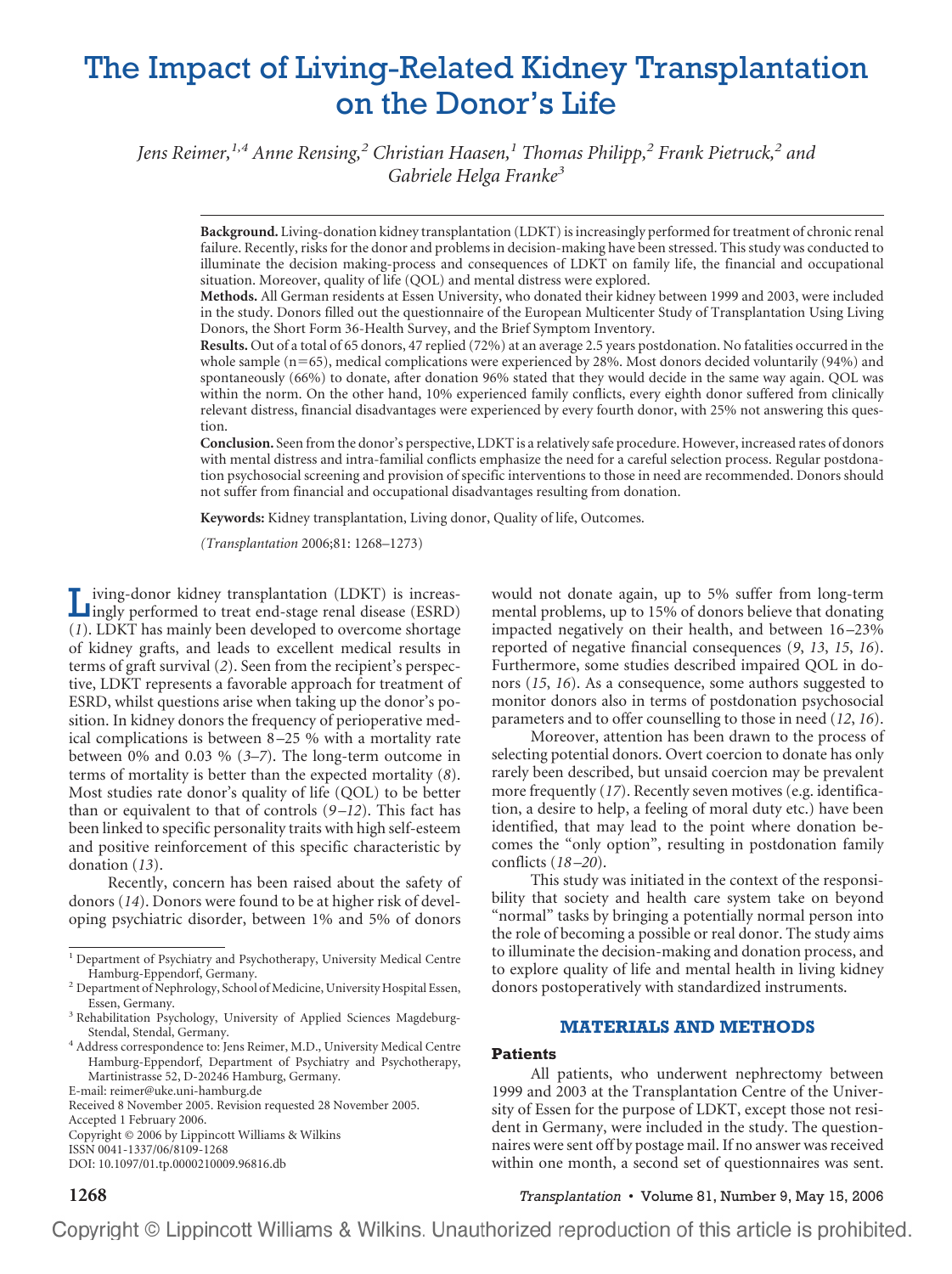Patients who did not answer one month after the second request were contacted by telephone. If participation was refused, reasons for non-participation were recorded. Informed consent was obtained from each study participant. Non-participation was regarded as the patient's legal right.

Before donation, the potential candidates  $(n=138)$  underwent a comprehensive diagnostic evaluation; besides the physical examination, an extensive psychiatric evaluation was conducted. Psychiatric evaluation included separate interviews for the donor and recipient with the psychiatrist. Among the potential candidates, 20 were excluded from donation for medical reasons (cross match positive (*5*), cardiovascular problems (*3*), kidney abnormalities (*3*), cancer (mostly carcinoma in situ of the mamma) (*4*), chronic hepatitis B (*1*), other reasons (*4*)). Four potential donors did not qualify because of psychosocial and mental problems and two were rejected by the ethics committee. In nineteen cases, the potential recipient received a cadaveric kidney during the evaluation process, and in six candidates further evaluation was discontinued, as the potential recipient died. In eight cases the potential donor decided not to donate through the evaluation process, in seven cases the donation process was postponed, two donor/recipient-pairs moved, and in five cases the evaluation process was still ongoing during the study period.

# **Eurotold Questionnaire**

The questionnaire of the European Multicenter Study of Transplantation Using Living Donors (EUROTOLD) was administered to gain sociodemographic and donation-associated data. The questionnaire covers the following topics:

Demographic data: age, gender, marital status, profession, relationship to recipient.

Medical and psychosomatic data.

Duration of hospital stay, physical and mental problems due to the operation / donation. Changes in self-esteem through LDKT.

# **Decision to Donate**

Did the donation cause any family conflicts and did the family status change after donation? Were there other potential donors in the family? From which source did the donor find out about the possibility of LDKT and who asked the donor to donate? Was the decision spontaneous? Have there been doubts or family conflicts during the decision-making process and at what time was the decision finally made? How was the degree of information concerning medical risks at the time of decision and how difficult was the decision to donate? Which were the main worries before transplantation? After the donation, would the donor decide in the same way again, did the regard of LDKT change, and was the risk of operation estimated differently after the transplantation?

#### **Vocational Situation and Financial Aspects**

Did any problems occur at work or with the employer before and after donation? How long did it take to recover from the operation and when did the donor start to work again after the donation? Were there any financial problems due to the donation and was there any kind of compensation?

# **QOL Questionnaire**

Global QOL was measured by the SF-36, which has been proven to be an adequate instrument for organ donors (*12*, *17*). The SF-36 comprises 36 items, which constitute eight subscales and two sum scores. The subscales comprise 1) "Physical Functioning," 2) "Role Physical," 3) "Bodily Pain," 4) "General Health," 5) "Vitality," 6) "Social Functioning," 7) "Role Emotional," and 8) "Mental Health." Scales 1–4 contribute to the scoring of the "Physical Component Summary," whereas scales 5–8 contribute to the scoring of the "Mental Component Summary." Psychometric properties of the SF-36 in German samples met the standard requirements in terms of internal consistency, convergent and discriminant validity, and sensitivity. In a German norm population (n=2914), Cronbach's  $\alpha$  was between 0.57 and 0.93, with four coefficients out of 48 not reaching 0.7 (*21–23*).

## **Mental Distress Questionnaire**

Special attention was drawn to the detection of mental distress using the Brief Symptom Inventory (*24*). The BSI contains 53 items, which constitute nine subscales and three global scores. The subscales include "Somatization," "Obsessive-Compulsive," "Interpersonal Sensitivity," "Depression," "Anxiety," "Anger/Hostility," "Phobic Anxiety," "Paranoid Ideation," and "Psychoticism." The three global indices reflect various aspects of overall mental distress: GSI (Global Severity Index), PSDI (Positive Symptom Distress Index), and PST (Positive Symptom Total). Psychometric properties of the BSI have proven to be adequate in terms of convergent and discriminant validity, sensitivity and reliability in a German norm population  $(n=600)$  (24). In end-stage renal-disease patients, Cronbach's  $\alpha$  was between 0.63 and 0.85 with two coefficients out of ten not reaching 0.7 (*25*). Clinically relevant mental distress is diagnosed if the criteria of the "case-definition" (Global Severity Index and/or two subscales with a T-score  $\geq 63$ ) are met (26).

#### **Statistics**

Analyses were performed using the SPSS computer package (version 10.1, SPSS Inc. Chicago, Illinois). Comparisons between donors and the population norm (SF-36) were conducted by a two-tailed *t* test. Differences were regarded as statistically significant in case *P*<0.05, precepts for multiple testing were considered. Additionally effect sizes were computed to allow for consideration of clinical relevance (*27*).

#### **RESULTS**

#### **Donors**

Of a total of 65 donors, 47 replied (72.3%). Questionnaires were completed at home and sent back to the Department of Nephrology; none of the questionnaires were answered via telephone. Of the 18 non-repliers, ten had moved and could not be contacted, six were suspicious against psychological investigations, and two experienced an adverse outcome of donation (mental disorder / weakness of the abdominal wall respectively), and thus refused participation. Among the 47 donors there were 16 men (34%) and 31 women (66%); mean age was 53.5 years ( $\pm$ 9.6). Mean time between donation and participation in the study was 31 months  $(\pm 14)$  (Table 1).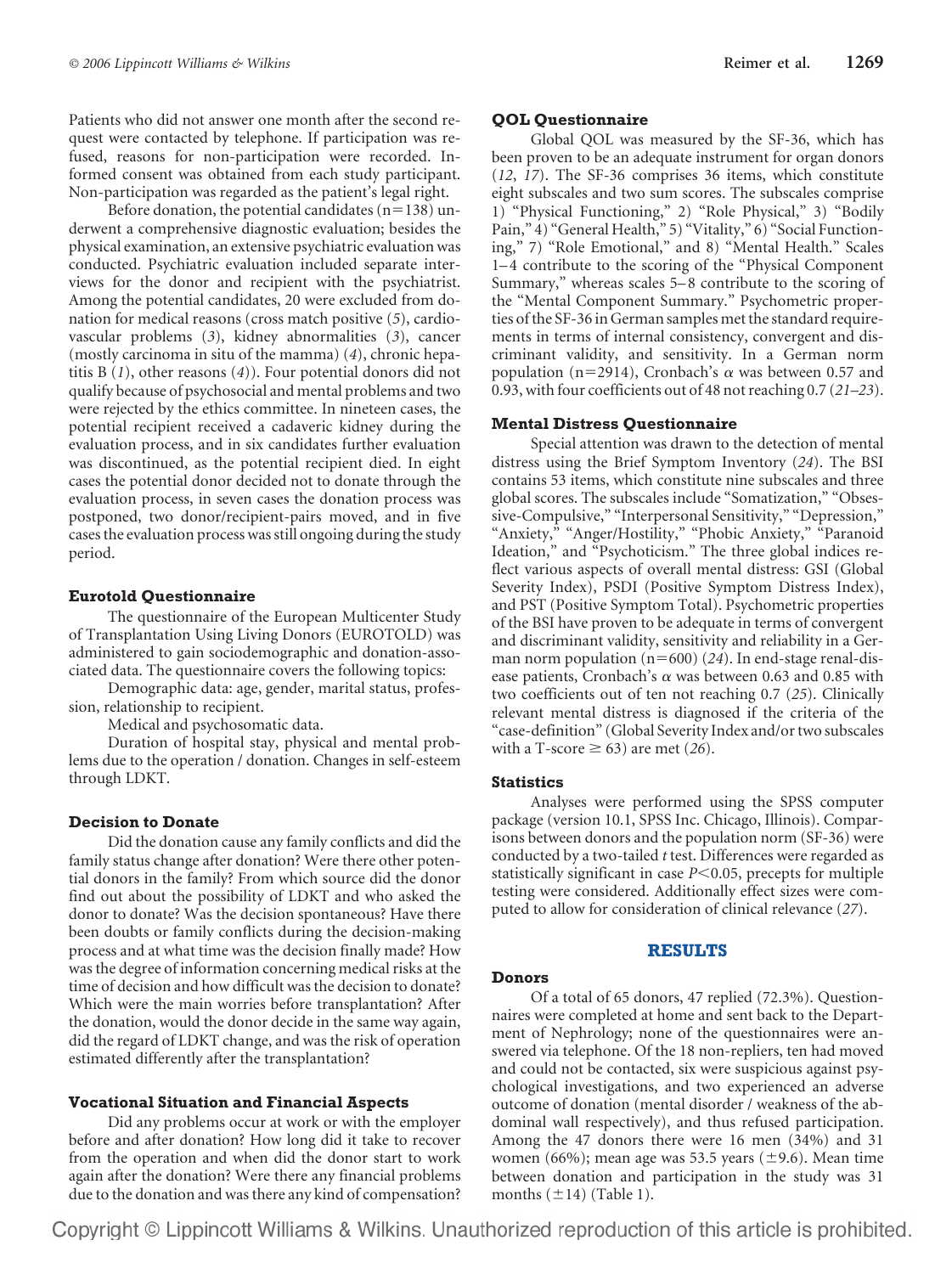| Characteristic             | Data                   |
|----------------------------|------------------------|
| Sex (female/male)          | 16/31                  |
| Age at study (years)       | $53.6 \pm 9.6$ (31-74) |
| Age at donation (years)    | $50.8 \pm 9.7$ (28-71) |
| Familial situation         |                        |
| Married                    | 37 (87.7%)             |
| Widowed                    | $2(4.3\%)$             |
| Divorced/separated         | 8(17%)                 |
| Education                  |                        |
| 10 years                   | 36 (76.6%)             |
| 13 years                   | $4(8.5\%)$             |
| University degree          | 8(17%)                 |
| Vocational situation       |                        |
| Working full-time          | 18 (38.3%)             |
| Working part-time          | $10(21.3\%)$           |
| Stay-at-home parent        | 8(17%)                 |
| Unemployed                 | $1(2.1\%)$             |
| Chronically ill (>1 month) | $2(4.3\%)$             |

**TABLE 1.** Sociodemographic characteristics of kidney donors

# **Medical Data**

The mean hospital stay was 8.8 days  $(\pm 1.2)$ . Eighteen donors (38.3%) experienced medical complications postoperatively; complications were classified as slight in 14 cases (19.8%), as medium in one case (2.1%), as severe in three cases (6.4%), none rated the complications as very severe. In detail, 14 donors suffered from pain and cicatrice problems, each one suffered from weakness of the tissue next to the cicatrice, from reduced resilience and one donor was subject to chronic renal dialysis after renal failure due to hemorrhagic hypovolemia.

#### **Recipients**

The mean recipient age was 33.5 ( $\pm$ 19.2) years; there were 27 men (57.4%) and 20 women (43.6%). Recipients were related to the donor as follows: father (2 cases), mother (2), brother (3), sister (3), daughter (15), wife (7), husband (7), other (nephew, son in law etc.; 5). At the time of the survey, all recipients lived with a functioning graft. The state of health of the recipients was classified by the donor as follows; excellent in 17 cases (36%), good in 25 cases (53%), medium in three cases (7%) and moderate in two cases (4%).



**FIGURE 1.** How difficult was the decision to donate for you?



**FIGURE 2.** How did you estimate the risk of the donation right before the operation (Pre)? How did you estimate the risk of donation right now (Post)?

#### **Family Problems**

The family situation changed in five cases (10.6%) after the donation, one donor got married, another donor started a new partnership, and three donors separated from their partners. The donation led to family conflicts in five cases, which were classified as slight conflicts in four cases and as medium conflict in one case.

#### **Decision-making Process**

Most donors (26/47) learned from the media about the possibility of performing a LDKT, others were informed by the dialysis physician (6) or the recipients General Practitioner (1), from other physicians (8), from the recipient (4) or relatives (2). The vast majority disclosed their wish to donate without being asked (43/47), four were asked by others. In about every third case (31.9%), other potential donors entered the process of medical and psychiatric evaluation as well. The decision to donate was made by 2/3 of the donors (31/47) immediately after they had learned about the possibility of LDKT. Five donors made up their mind after discussing the issue with a physician, each three donors decided in favor of donation either after completion of the evaluation process, or after discussion with a close friend/relative, or after discussion with the recipient. In two cases, the decision was made after a non-disclosed process. The decision-making process was described as easy by three out of four donors (35/47), nine donors rated the process as not very difficult, one as medium difficult, and two as difficult. None rated the decision-making process as very difficult (Fig. 1).

Most donors did not feel pressured at all (44/47) or had any kind of doubts (43/47) about undergoing the donation. Two donors reported slight pressure and one donor medium pressure through the decision-making process; each one felt coerced by family members, or medical staff, or one's consciousness. Four donors reported slight doubts with respect to the donation.

At the time of decision, donors were already well informed about risks of undergoing LDKT, every second donor felt very well informed (23/47), and nearly every third donor felt well informed (14/47).

Donors were asked to identify their worries before undergoing the operation. A large number of donors (40/47) were worried about the possibility of graft failure (85%). Each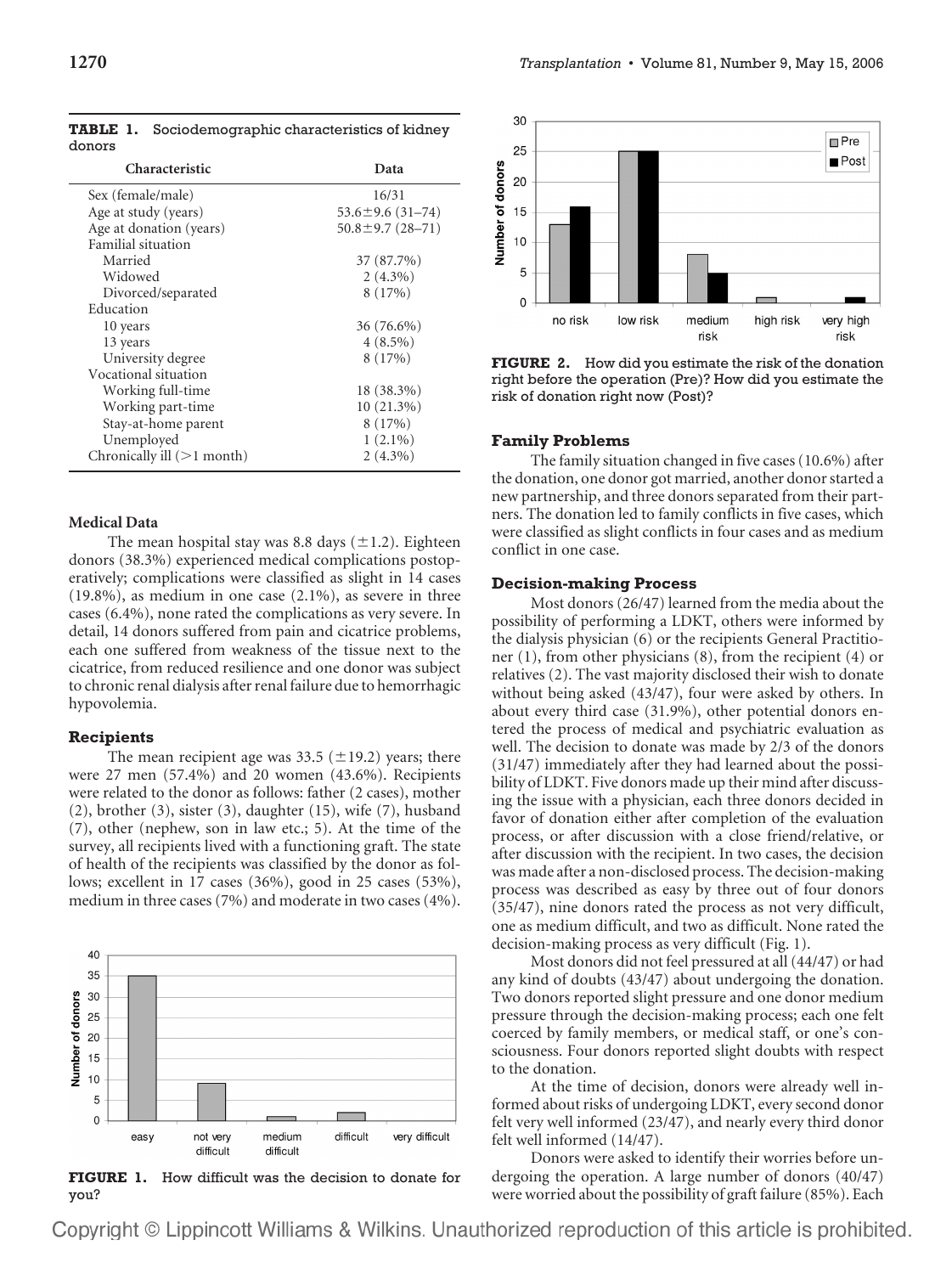

**FIGURE 3.** Did you experience physical distress at work preoperatively (Pre) / postoperatively (Post)?

three donors were concerned about potential negative consequences within their family or about mutual health hazards, one was afraid of the operation risk. None reported worries about mutual negative financial consequences.

Retrospectively, all but two donors (96%) would decide for LDKT again. Self-esteem improved through LDKT in every third donor (14/47) and remained stable in the remaining donors. One donor reported strong mental problems after donation (worries about the remaining kidney), two donors reported slight mental problems; the vast majority (44/47) did not express concern about mental problems. The medical risk of undergoing LDKT was rated as marginal by 13 donors before donation (16 after donation), as low by 25 donors (*25*), as medium by eight donors (five), as high by one donor (nil), and as very high by none (one) (Fig. 2).

### **Financial and Occupational Issues**

Twenty-six of the employed donors  $(n=32)$  did not experience any problems with their employer as a result of the temporary interruption of work before and after donation. Four donors reported slight, one medium, and one very strong problems which were not further specified. On average, donors returned to work after 7 weeks  $(\pm 6.7)$  and felt fully recovered in their capacity to work after 13 weeks  $(\pm 13.3)$ . Four donors each experienced no physical distress at work preoperatively and postoperatively, the corresponding numbers for slight physical distress were 6 and 4, medium physical distress 15 and 14, strong physical distress 7 and 4, and very strong physical distress 4 and 3. Eleven donors did not answer to this question preoperatively and 14 postoperatively (Fig. 3).

Donors were asked if they experienced financial disadvantages due to the donation. Nine donors refused to answer this question, of the remaining donors  $(n=38)$ , one out of four had financial disadvantages (10/38). These disadvantages were compensated in one case by relatives, in the other cases no compensation was received.

## **QOL**

The sum scores (Physical Component Summary, T-score=50.1 $\pm$ 9.6; and Mental Component Summary, Tscore= $52\pm10.3$ ) did not differ from the population norm. When regarding the subscales, global QOL was statistically significantly impaired in the kidney donors in the areas "Physical Function" (*P*<0.001; effect size *d*=0.10) and "Role Emotional" ( $P \le 0.0001$ ;  $d = 0.13$ ), whereas the donors scored statistically significantly higher in the areas "General Health"  $(d=0.14)$ , "Vitality"  $(d=0.15)$ , and "Mental Health"  $(d=0.12)$  (all  $P<0.0001$ ) as compared to the norm population (Fig. 4).

#### **Mental Distress**

In general, donors were not mentally distressed; all average values of the BSI subscales and global indices were within the normal range. However, six patients met the criteria of the "case-definition", which indicates existence of relevant mental distress. Scales with a T-score (scores ranging from 20 – 80, with 80 indicating maximum mental distress) of  $\geq 60$  (one standard deviation above the norm) included "Anxiety" (T=69), "Somatization" (T=67), "Psychoticism"  $(T=66)$ , "Paranoid Ideation"  $(T=63)$ , "Depression"  $(T=62)$ , "Obsessive-Compulsive"  $(T=62)$ , and "Interpersonal Sensitivity"  $(T=60)$ . On a single-item level, the items "Nervousness or shakiness inside," "Terror or panic attacks," "Hot and/or cold flushes," "Numbness or jimjams in parts of the body," "Trouble falling asleep," "The feeling others are to blame for most of your troubles," and "Feeling lonely" scored highest.

## **DISCUSSION**

No fatalities occurred in the whole cohort of donors  $(n=65)$  studied, in those responding  $(n=47)$  severe or medium peri- or postoperative medical complications occurred with a frequency of less than 10%. However, one donor was subject to chronic dialysis due to hemorrhagic hypovolemia during nephrectomy. From the declaration of the donors in the EUROTOLD questionnaire, in most cases the decision was made easily, spontaneously without being asked, and voluntarily. Postdonation, donors in general did not suffer from relevant mental distress (BSI). The donors' QOL (SF-36) is generally comparable to the population norm with some differential distinctions, which are, however, of low effect sizes



Bonferroni-adjusted alpha error <.00625, +=p<.05; \*\*=p<.001; \*\*\*=p<.0001

**FIGURE 4.** QOL in kidney donors compared to the norm population.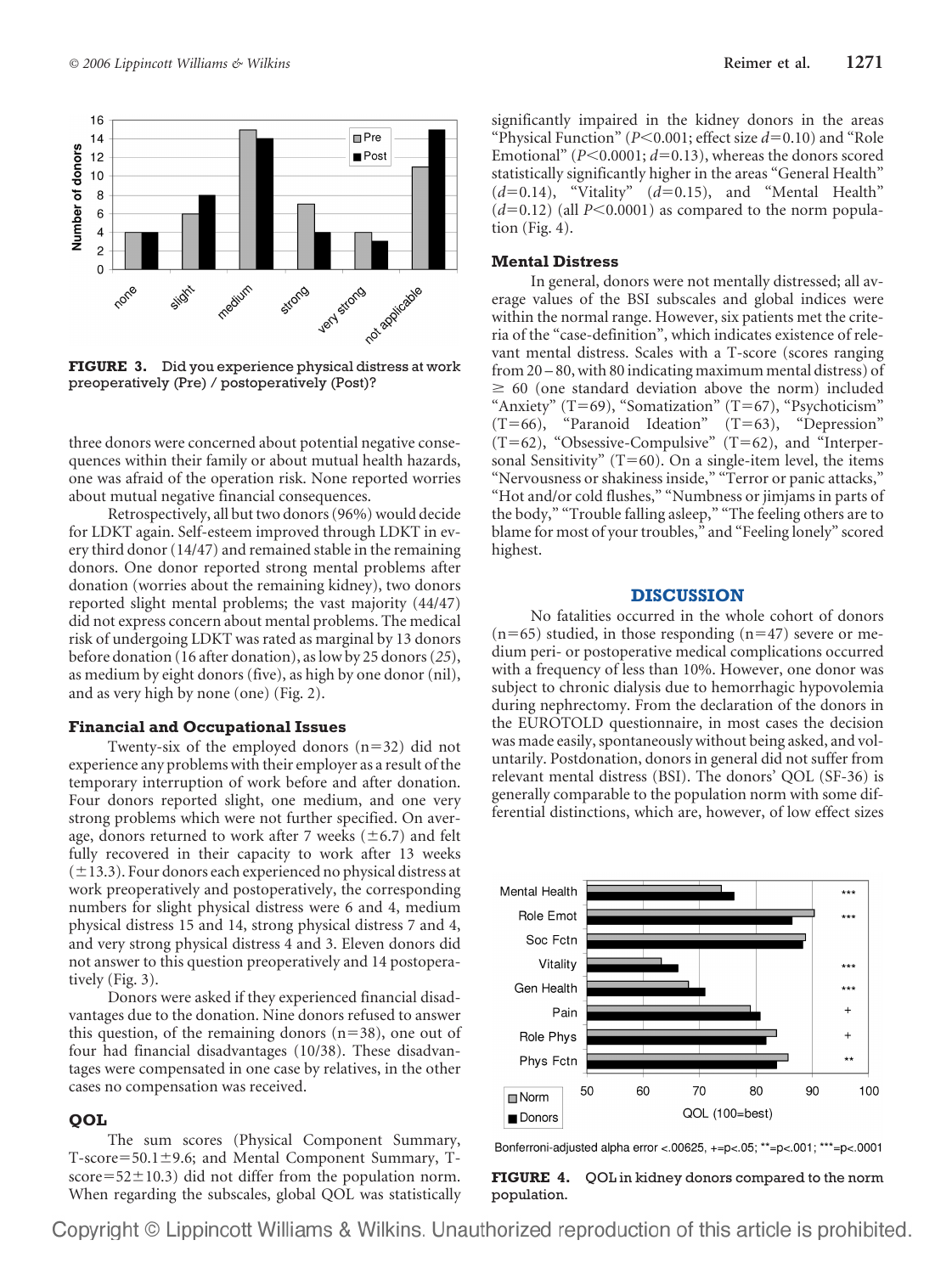and of limited clinical relevance (*27–29*). Focusing these facts, LDKT seems to be a rather unproblematic procedure.

On the other hand, questionnaires were not sent back by one out of four donors. The majority of those had moved and could thus not be contacted, which might not bias results, but six of the 18 non-repliers were suspicious against psychological investigations and two experienced an adverse outcome of the donation (mental disorder/weakness of the abdominal wall). In the latter groups a higher number of donors experiencing adverse effects through donation may be expected.

In five cases donation led to family conflicts, and three donors felt coerced to donate. Nearly every fifth of the working donors experienced problems at work due to the donation. Donors returned to work on average seven weeks after donation, though they felt recovered not until after an average of 13 weeks. Every fourth donor sustained financial disadvantages. Moreover, every eighth donor suffered from clinically relevant mental distress.

Besides mentioned overt conflicts, non-disclosed conflicts through the decision-making process have to be assumed. Donating one's kidney is a big gift, raising worries and (unexpressed) expectations. Previously, motives (e.g. identification, a desire to help, a feeling of moral duty etc.) have been identified that lead to the perception of donating as being the "only option", which consequently induce a semantic shift in the meaning of the term of voluntary (donation) and spontaneous (decision) (*19*).

It is therefore advocated to perform a careful psychosocial and psychiatric pretransplant evaluation of all potential donors and also focus on aspects arguing against donation (e.g. graft failure, complications of the operation, (unexpressed) expectations towards the recipient, other treatment options, coercion) (*19*, *30*). Fortunately, pressure of time in ESRD is limited due to other treatment options, which may allow to prescribe a moratorium to relax and clarify a complicated situation (*20*). In this context, it is also the duty of clinicians to explore the donor's aims rather than merely discussing risks and benefits. Clinicians can then be led by what the patients want, rather than by professional assumptions about management of a disease. In return, patient satisfaction is likely to increase (*31*).

In our cohort, 2.5 years postdonation one out of eight donors reported clinically relevant mental distress, and in general QOL was impaired in the areas "Role Emotional" (problems with work or other daily activities as a result of emotional problems) and "Physical Function" (limited in performing all physical activities, e.g. shopping, climbing stairs, because of health). Mental health has rarely been studied in kidney donors, and existence of clinically relevant mental distress has both been asserted and denied (*15*, *32*). From these studies and our data it seems that especially during the first year postdonation and to a lesser extent the following four years donors are at risk for developing clinically relevant distress, which tends to be marginal 10 years postdonation. Time-related data from our sample should, however be interpreted cautiously due to the relatively low number of donors who span over four years. In accordance with other studies, QOL in our sample generally is comparable to the population norm (*9 –12*). Again, there seems to be a time effect, with more pronounced QOL-impairment short term after donation (*15*). It is therefore suggested to screen kidney donors for clinically relevant mental distress and QOL-impairments regularly after donation by administering standardized instruments. Intervals should be more frequently in the early postdonation phase (e.g. every four to six months). Corresponding to graft recipients, donors in need may profit from specifically designed psychosocial interventions (*33*). Specific issues to be addressed in mentally distressed donors may cover anxiety and somatic problems. More general issues relevant to donors may include problems with work or other daily activities as a result of emotional problems and limitations in performing physical activities like shopping or climbing stairs. Overall, the frequency of donors with relevant mental distress is at the lower end compared to non-clinical samples which were otherwise defined as healthy (*34*). Therefore, postoperative care of the donor should, however, be performed in a delicate balance of offering any necessary help and not making a new patient with unnecessary long term controls.

In our sample, economic losses resulting from the donation process were experienced by 25% of donors, around 20% refused to answer this delicate question. Moreover, donors felt urged to start work before feeling fully rehabilitated. Despite compensation of transplantation-associated medical costs by the recipient's insurance company, coverage of immediate harm due to the surgical procedure by a governmental accident insurance, and wage continuation, a relevant number of donors suffers from financial disadvantages and resumes work untimely. It seems inadequate that a person who saves society an average of approximately \$1 million, cannot be compensated for losses of income and cannot lawfully be given the time of rehabilitation needed (*13*).

Overall, this study confirms that LDKT is seen as a relatively safe and satisfactory procedure by donors; and 96% would decide in favor of donation again. Specific problems like unsaid coercion and intra-family conflicts should be a subject of future investigations. Donors should not suffer from financial and occupational disadvantages through donation.

#### **REFERENCES**

- 1. Cecka JM. The UNOS Renal Transplant Registry. *Clin Transplant* 2002; 1.
- 2. Gjertson DW. Look-up survival tables for living-donor renal transplants: OPTN/UNOS data 1995-2002. *Clin Transpl* 2003; 337.
- 3. Wiesel M, Carl S, Stähler G. Living donor nephrectomy: a 28-year experience at Heidelberg University. *Transplant Proc* 1997; 29: 2769.
- 4. Sandmann W. Living donor kidney transplantation: pitfalls of the donor and recipient operation. *Transplant Proc* 2003; 35: 930.
- 5. Johnson EM, Renucal MJ, Gillingham KJ, et al. Complications and risks of living donor nephrectomy. *Transplantation* 1997; 64: 1124.
- 6. Peters TG, Repper SM, Vincent MC. et al One hundred consecutive living kidney donors: modern issues and outcomes. *Clin Transplant* 2002; 16(Suppl 7): 62.
- 7. Siebels M, Theodorakis J, Schmeller N, et al. Risks and complications in 160 living kidney donors who underwent nephroureterectomy. *Nephrol Dial Transplant* 2003; 18: 2648.
- 8. Sommerer C, Morath C, Andrassy J, et al. The long-term consequences of living-related donor or unrelated kidney donation. *Nephrol Dial Transplant* 2004; 19(Suppl4): iv45.
- 9. Isotani S, Fujisawa M, Ichikawa Y, et al. Quality of life of living kidney donors: the short-form 36-item health questionnaire survey. *Urology* 2002; 60: 588.
- 10. Johnson E, Anderson J, Jacobs C, et al. Long-term follow-up of living